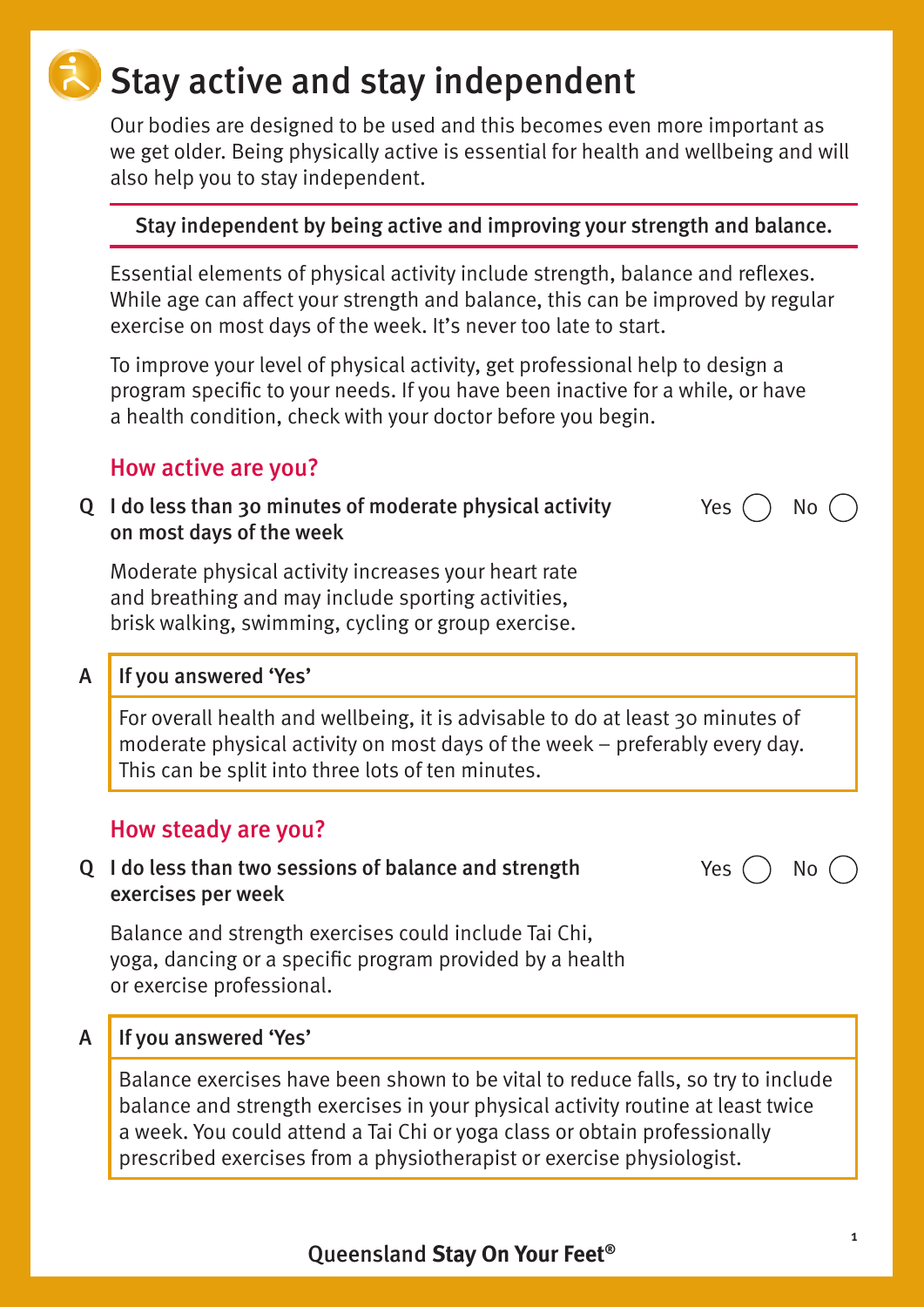|   | Q I feel unsteady when walking or I become unsteady when<br>Yes<br>No<br>I turn around                                                                                                                                                                                                                                                                                            |  |  |
|---|-----------------------------------------------------------------------------------------------------------------------------------------------------------------------------------------------------------------------------------------------------------------------------------------------------------------------------------------------------------------------------------|--|--|
| A | If you answered 'Yes'                                                                                                                                                                                                                                                                                                                                                             |  |  |
|   | Talk to your doctor about what might cause you to feel unsteady. You can have a<br>balance assessment to help identify the cause/s of your unsteadiness. You can<br>ask your health professional to suggest exercises that will strengthen your thigh<br>and bottom muscles and improve your balance.                                                                             |  |  |
| Q | I find it difficult to get up from a chair<br>Yes<br>No                                                                                                                                                                                                                                                                                                                           |  |  |
| A | If you answered 'Yes'                                                                                                                                                                                                                                                                                                                                                             |  |  |
|   | This can be a sign of decreased leg muscle strength. Talk to a health<br>professional about exercises that strengthen leg muscles. Ask if you need a<br>more detailed assessment.                                                                                                                                                                                                 |  |  |
|   | Do you have a plan for your physical activity?                                                                                                                                                                                                                                                                                                                                    |  |  |
|   | Q I have not discussed physical activity with a health<br><b>Yes</b><br>No<br>professional in the last 12 months                                                                                                                                                                                                                                                                  |  |  |
| A | If you answered 'Yes'                                                                                                                                                                                                                                                                                                                                                             |  |  |
|   | It is advisable for older adults to:<br>discuss physical activity with a health professional at least once a year<br>If the Nove a plan for physical activity which aims to improve your strength and<br>balance and is tailored to suit you – use the Ageing and Vitality Guide and<br>Workbook. This plan should aim to increase your level of activity gradually<br>over time. |  |  |
|   | Tips to improve strength and balance to stay independent                                                                                                                                                                                                                                                                                                                          |  |  |
|   | ▶ Choose activities that reduce the risk of falling by helping to improve strength<br>and balance. Ideal activities are group exercise programs that include strength<br>and balance, such as Tai Chi, yoga or a program that best suits your needs<br>designed by a health or exercise professional.                                                                             |  |  |
|   | Discuss a tailored physical activity plan with your health professional every<br>year. This plan outlines your intended level of physical activity and how this will<br>be achieved.                                                                                                                                                                                              |  |  |
|   | To be effective, your physical activity needs to gradually become more<br>challenging. Be active on most days of the week and include balance exercises<br>at least twice every week.                                                                                                                                                                                             |  |  |

**>** Consider what shoes are appropriate for the activities you do (for further information, see footwear section on page 11).

# Queensland **Stay On Your Feet®**

2